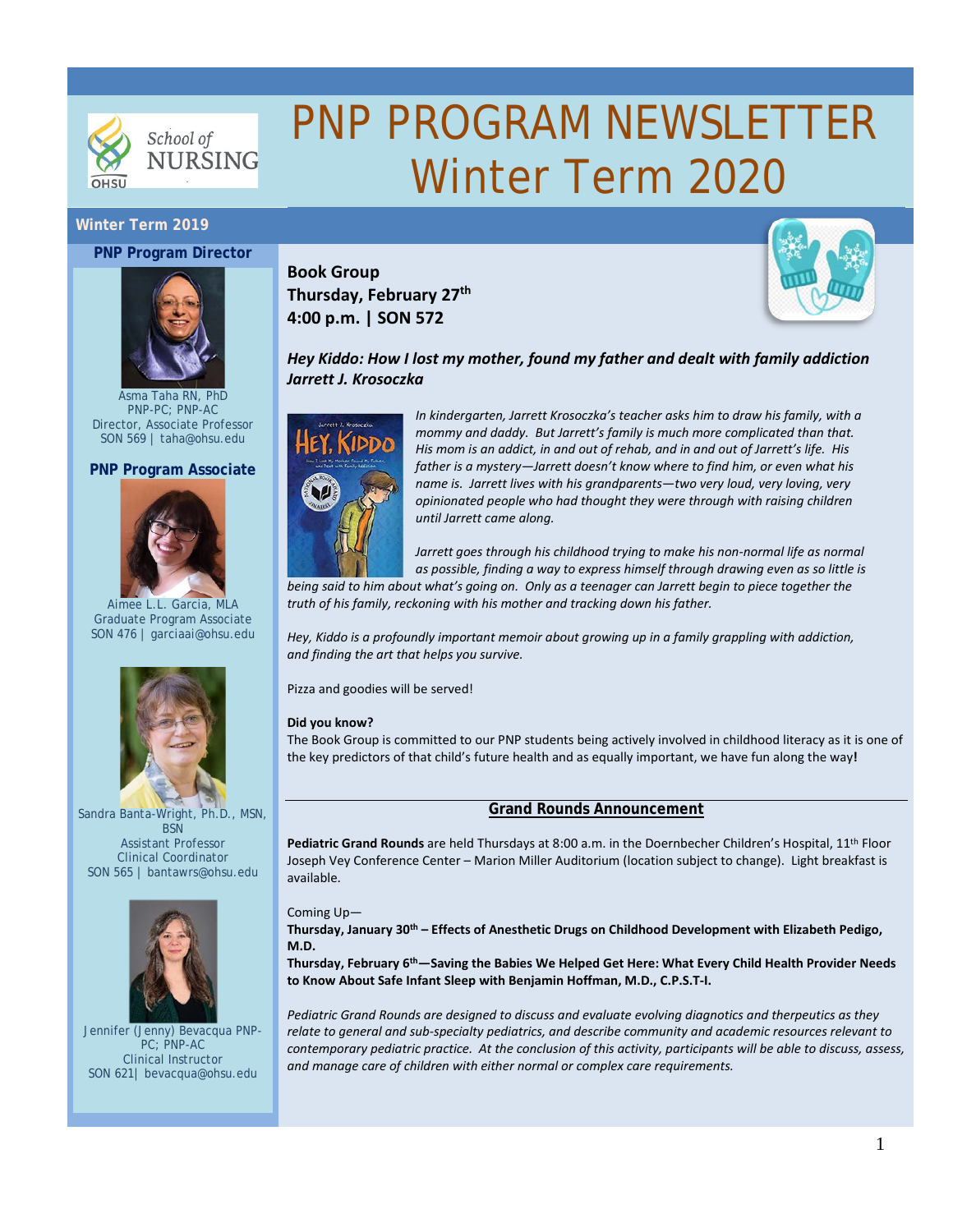

Sharon Norman, DNP, RN, CPNP, **CNS** Assistant Professor SON 621 | [normans@ohsu.edu](mailto:normans@ohsu.edu)



Helen Turner DNP, PCNS Clinical Associate Professor SON 621 | [turnerh@ohsu.edu](mailto:turnerh@ohsu.edu)



Julie Martchenke MS, PNP Assistant Professor SON 617 | martchej@ohsu.edu



Rana Halabi-Najjar PhD, CPNP, RN Associate Professor MNB 210 [| najjar@ohsu.edu](mailto:najjar@ohsu.edu)



Patricia Barfield, Ph.D., PMHNP-BC Assistant Professor [barfield@ohsu.edu](mailto:bantawrs@ohsu.edu)



Doernbecher Children's Hospital

For more information and to watch recordings of past lectures, please visit [Doernbecher Pediatric Grand Rounds.](https://www.ohsu.edu/doernbecher/pediatric-grand-rounds)

# **Upcoming Events**

## **The Postgraduate Pediatric Acute Care Nurse Practitioner Fellowship Program**

The Postgraduate Pediatric Acute Care Nurse Practitioner Fellowship Program at Arnold Palmer Hospital for Children in Orlando, Florida is now accepting applications for their Fall 2020 Cohort. The 12 month long fellowship program is comprised of a 38 week standardized acute care curriculum, with mandatory rotations through PICU, CICU, ED, Pediatric Surgery and Neurosurgery, PICU Step-down, and Anesthesia. The fellow will also spend an additional 12 weeks rotating through multiple subspecialties of their choice.

The overarching goal of the NP Fellowship Program is to offer an additional 2000 mentored clinical hours upon graduation from a Pediatric Acute Care NP Program to allow PNP-ACs to develop into a highly functional and independent nurse practitioner. The fellowship concentrates on typical difficulties with transition into practice, and prepares the NP to perform in a specialized, acute care setting. The program is tailored to fit the needs and desires of each fellow, so they are given the appropriate tools upon graduation to be successful within their career.

Please email [Kelly.Darden@orlandohealth.com](mailto:Kelly.Darden@orlandohealth.com) if you are interested.

## **NAPNAP Conference in Portland, OR & Long Beach, CA**

**Portland, OR** – After consideration of past attendee's preferences, your Oregon Board members are excited to announce that the Oregon Spring Conference will be held **Friday, May 15th** at the Lorenz Auditorium at Randall's Children's Hospital. More information to come.

**Long Beach, CA** – NAPNAP, the Leader in Pediatric Education for Nurse Practitioners, will host the 41st National Conference on Pediatric Health Care **March 25-28, 2020** in Long Beach, CA. Plan to join more than 1,800 of your fellow PNP, FNP and other pediatric provider colleagues and students to learn the latest evidence-based information in child health and advanced practice nursing to enhance your practice and career. You'll be able to network with experts from around the country in fun, social settings. Long Beach is a great place for a get-away so plan to stay and extra day or two to explore the area and enjoy the sunny days. [Registration](https://www.napnap.org/conference-registration) is open now and you can save with the early bird discount.

#### **Boost Oregon Workshops**

Sign up for Boost Oregon workshops (vaccine education) at [http://www.boostoregon.org/community-workshops.](http://www.boostoregon.org/community-workshops) Workshops are Feb 6, March 10 and April 13. Russian-interpreted workshop on Feb 20.

"We believe that every parent wants the best for their children but that distrust, fear, and misinformation lead parents not to vaccinate. Through community-based, grassroots education, Boost Oregon listens to parents, eases their fears, and presents scientific facts. No other independent organization is doing this kind of parent-led, pro-vaccination advocacy. Boost Oregon empowers parents to give their children the best shot at a healthy life!" –Boost Oregon